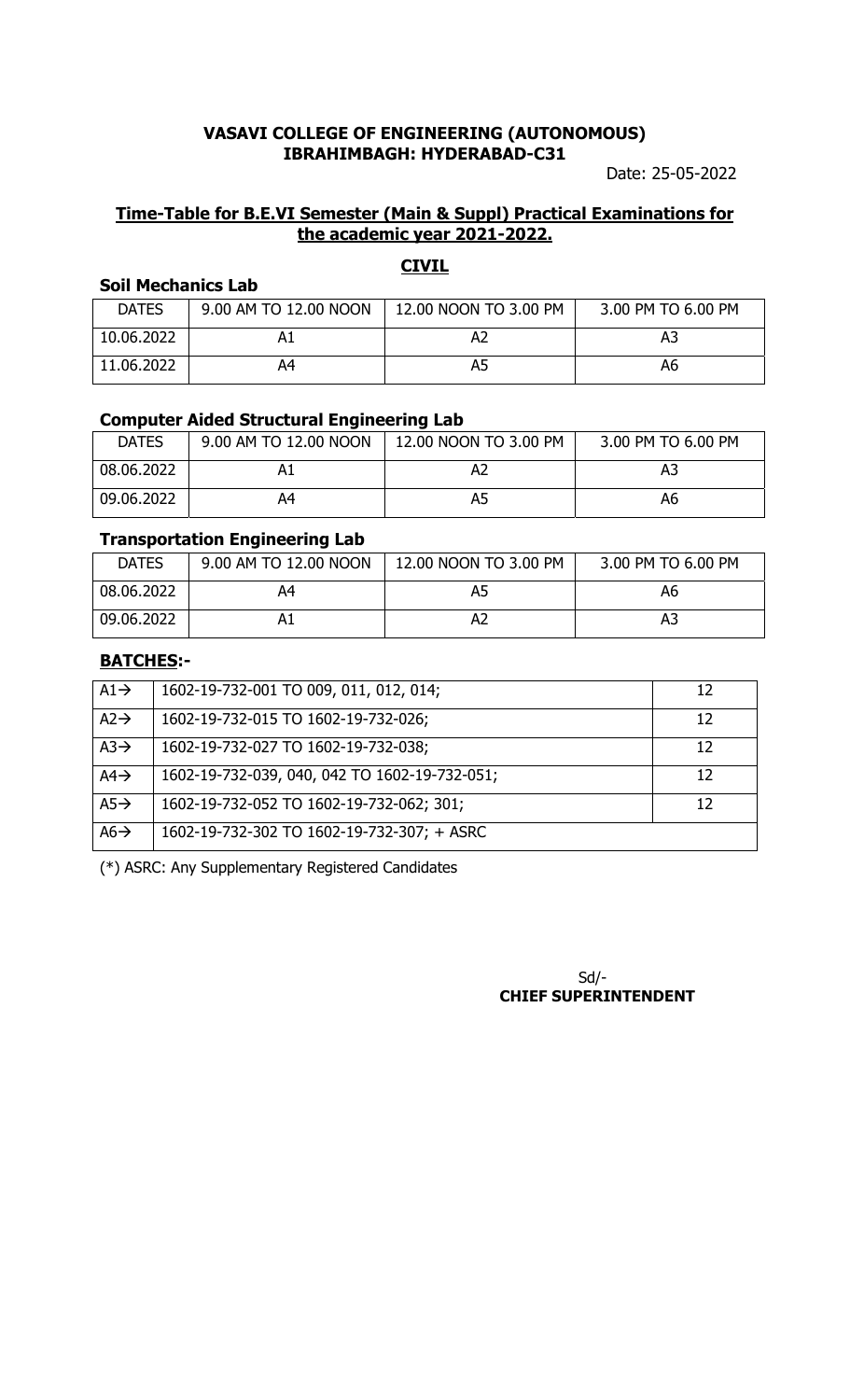Date: 25-05-2022

# **Time-Table for B.E.VI Semester (Main & Suppl) Practical Examinations for the academic year 2021-2022**

# **CSE-A**

### **SE Lab**

| <b>DATES</b> | 9.40 AM TO 12.40 PM | 1.00 PM TO 4.00 PM |
|--------------|---------------------|--------------------|
| 09.06.2022   |                     |                    |
| 10.06.2022   | А3                  | A4                 |

# **AI&ML Lab**

| <b>DATES</b> | 9.40 AM TO 12.40 PM | 1.00 PM TO 4.00 PM |
|--------------|---------------------|--------------------|
| 09.06.2022   | А3                  | A4                 |
| 10.06.2022   |                     | Aż                 |

### **BATCHES:-**

| $ $ A1 $\rightarrow$   1602-19-733-001 TO 1602-19-733-018;        | -18 |
|-------------------------------------------------------------------|-----|
| $A2 \rightarrow 1602 - 19 - 733 - 019$ TO 1602-19-733-036;        | 18  |
| $A3 \rightarrow$   1602-19-733-037 TO 1602-19-733-054;            | -18 |
| $AA$ + 1602-19-733-055 TO 1602-19-733-061; 183, 301 TO 306 + ASRC |     |

## **IoT Lab**

| <b>DATES</b>    | 9.40 AM TO 12.40 PM | 1.00 PM TO 4.00 PM |
|-----------------|---------------------|--------------------|
| 08.06.2022      | Hт                  | Az.                |
| <b>DATCUEC.</b> |                     |                    |

### **BATCHES:-**

| $A1 \rightarrow 1602 - 19 - 733 - 001$ TO 1602-19-733-034;                    | 34 |  |
|-------------------------------------------------------------------------------|----|--|
| $A2 \rightarrow$   1602-19-733-035 TO 1602-19-733-061, 183, 301 TO 306; +ASRC |    |  |
| (*) ASRC: Any Supplementary Registered Candidates                             |    |  |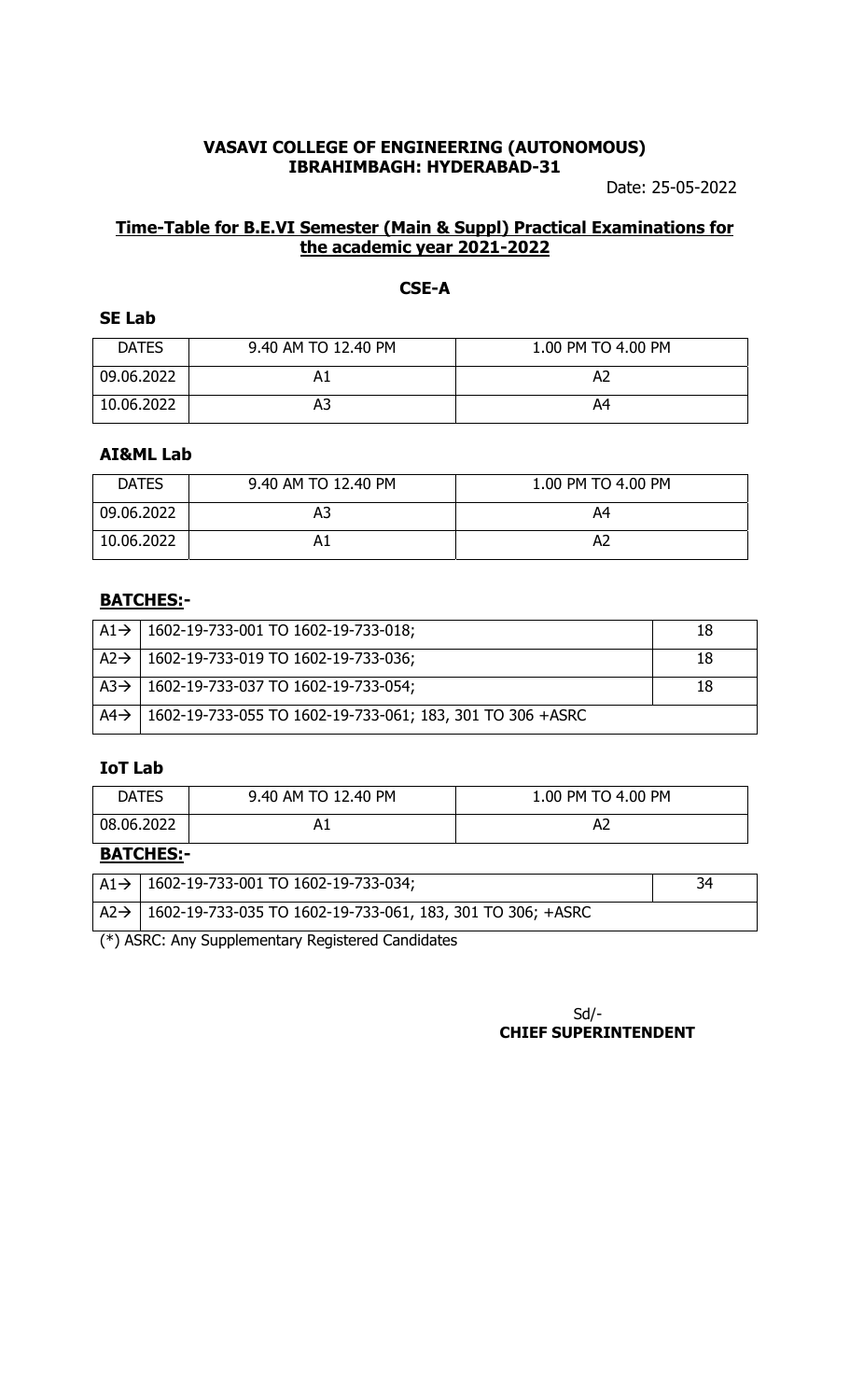Date: 25-05-2022

# **Time-Table for B.E.VI Semester (Main & Suppl) Practical Examinations for the academic year 2021-2022**

## **CSE-B**

#### **SE Lab**

| <b>DATES</b> | 9.40 AM TO 12.40 PM | 1.00 PM TO 4.00 PM |
|--------------|---------------------|--------------------|
| 08.06.2022   | B1                  | B <sub>2</sub>     |
| 10.06.2022   | B <sub>3</sub>      | B4                 |

### **AI&ML Lab**

| <b>DATES</b> | 9.40 AM TO 12.40 PM | 1.00 PM TO 4.00 PM |
|--------------|---------------------|--------------------|
| 08.06.2022   | B3                  | B4                 |
| 13.06.2022   |                     | B2                 |

# **BATCHES:-**

|                 | $B1 \rightarrow$   1602-19-733-062 TO 1602-19-733-079;                     | 18 |
|-----------------|----------------------------------------------------------------------------|----|
|                 | $B2 \rightarrow$   1602-19-733-080 TO 1602-19-733-097;                     | 18 |
|                 | $B3 \rightarrow$   1602-19-733-098 TO 1602-19-733-115;                     | 18 |
| $B4\rightarrow$ | 1602-19-733-116 TO 118, 120, 121, 184, 18-733-101, 19-733-307 TO 312;+ASRC |    |

#### **IoT Lab**

| <b>DATES</b>     | 9.40 AM TO 12.40 PM | 1.00 PM TO 4.00 PM |
|------------------|---------------------|--------------------|
| 09.06.2022       |                     |                    |
| <b>BATCHES:-</b> |                     |                    |

| $^1$ B2 $\rightarrow$   1602-19-733-096 TO 118, 120, 121, 184, 18-733-101, 19-733-307 TO 312; +ASRC | $B1 \rightarrow$   1602-19-733-062 TO 1602-19-733-095; | 34 |  |
|-----------------------------------------------------------------------------------------------------|--------------------------------------------------------|----|--|
|                                                                                                     |                                                        |    |  |

(\*) ASRC: Any Supplementary Registered Candidates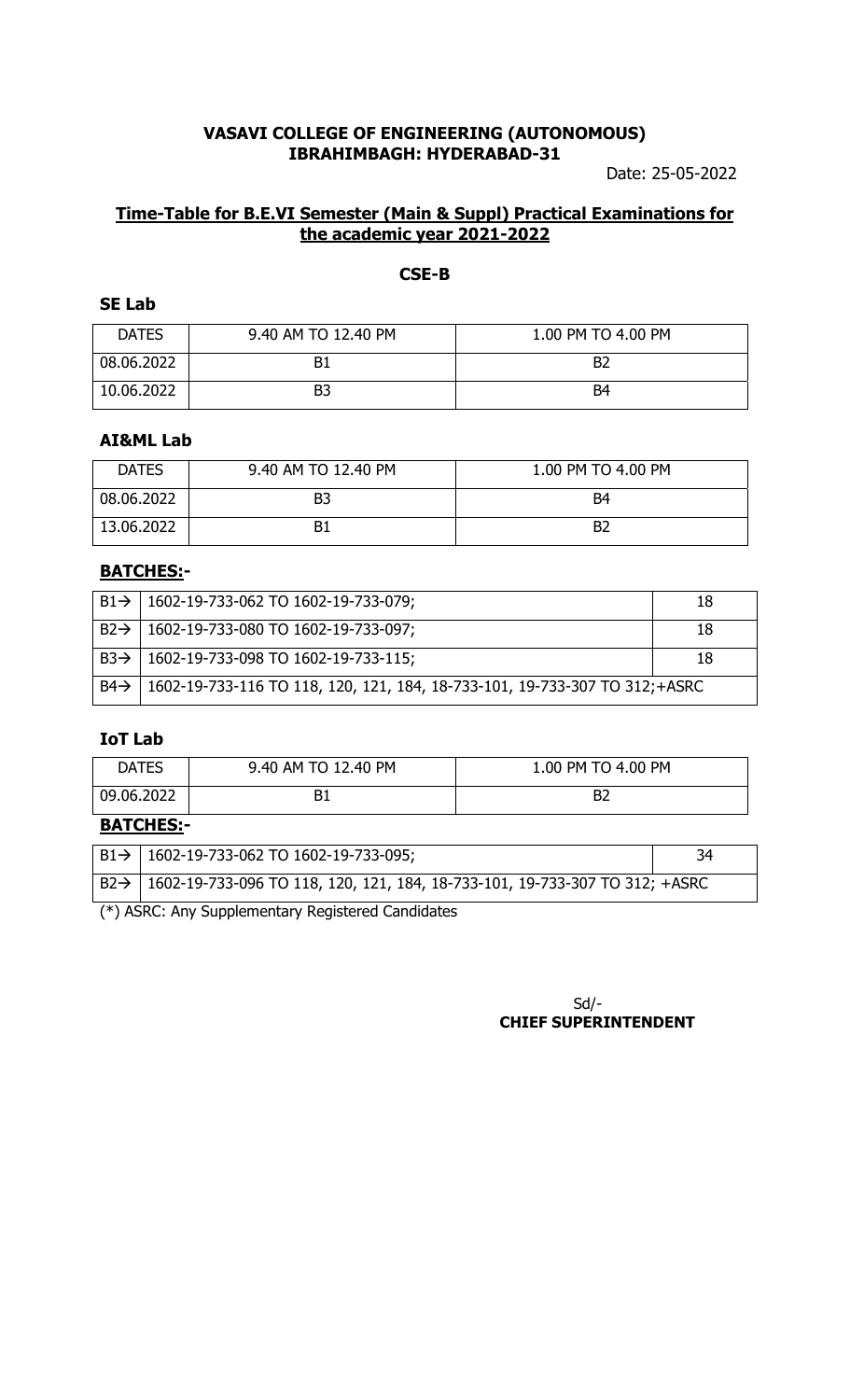Date: 25-05-2022

# **Time-Table for B.E.VI Semester (Main & Suppl) Practical Examinations for the academic year 2021-2022**

## **CSE-C**

### **SE Lab**

| <b>DATES</b> | 9.40 AM TO 12.40 PM | 1.00 PM TO 4.00 PM |
|--------------|---------------------|--------------------|
| 08.06.2022   |                     |                    |
| 09.06.2022   | ب                   | C4                 |

### **AI&ML Lab**

| <b>DATES</b> | 9.40 AM TO 12.40 PM | 1.00 PM TO 4.00 PM |
|--------------|---------------------|--------------------|
| 08.06.2022   |                     | C4                 |
| 09.06.2022   |                     |                    |

# **BATCHES:-**

|                  | $  C1 \rightarrow   1602 - 19 - 733 - 122   101602 - 19 - 733 - 139  $ | 18 |
|------------------|------------------------------------------------------------------------|----|
|                  | $C2 \rightarrow$   1602-19-733-140 TO 1602-19-733-157;                 | 18 |
|                  | $C3 \rightarrow$   1602-19-733-158 TO 1602-19-733-175;                 |    |
| $C4 \rightarrow$ | 1602-19-733-176 TO 1602-19-733-182, 313 TO 318; + ASRC                 |    |

# **IoT Lab**

| <b>DATES</b> | 9.40 AM TO 12.40 PM | 1.00 PM TO 4.00 PM |
|--------------|---------------------|--------------------|
| 10.06.2022   | ◡⊥                  |                    |

# **BATCHES:-**

|   | $ $ C1 $\rightarrow$   1602-19-733-122 TO 1602-19-733-155;                   |  |  |
|---|------------------------------------------------------------------------------|--|--|
|   | $ $ C2 $\rightarrow$   1602-19-733-156 TO 1602-19-733-182; 313 TO 318; +ASRC |  |  |
| . |                                                                              |  |  |

(\*) ASRC: Any Supplementary Registered Candidates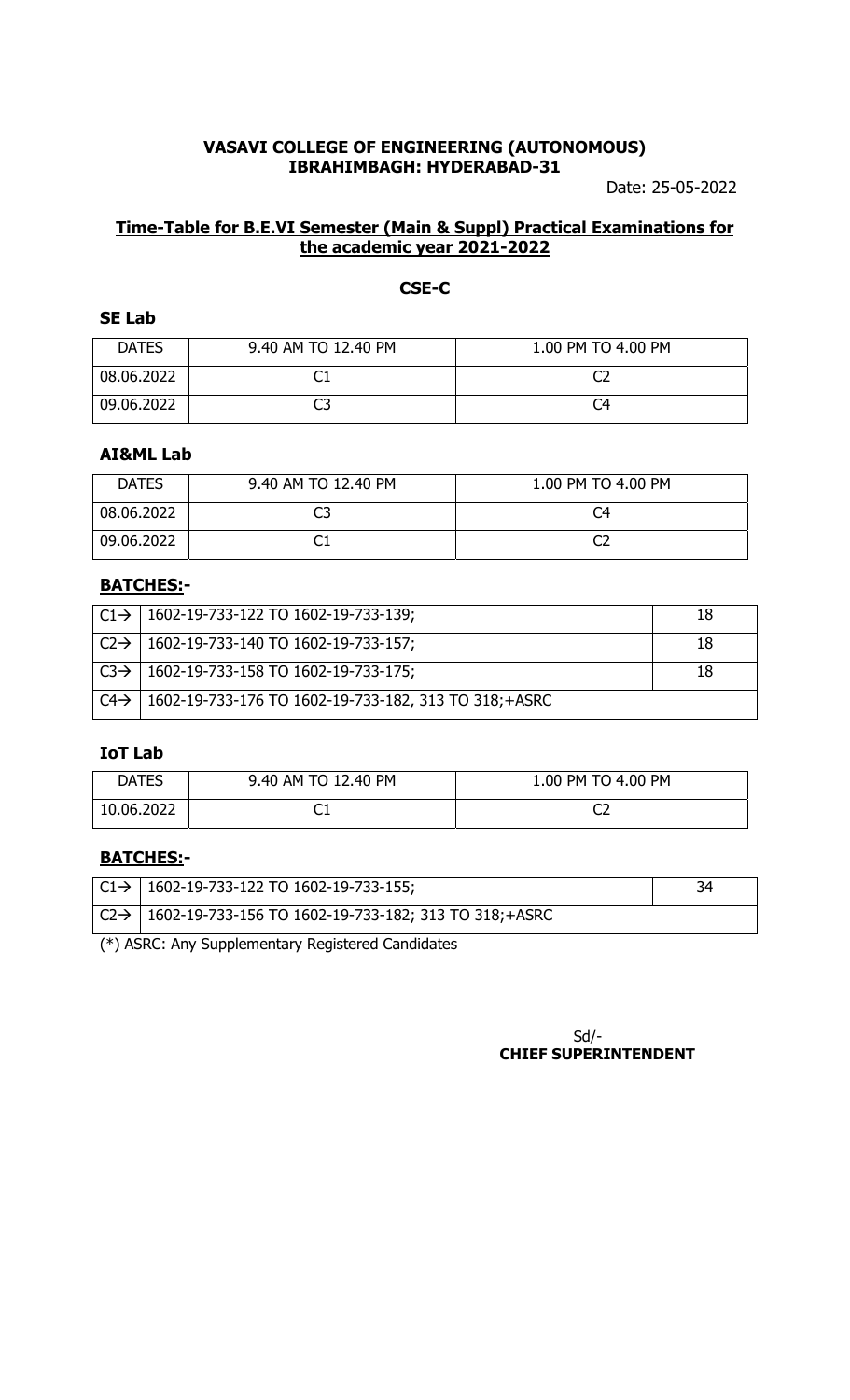Date: 25-05-2022

## **Time-Table for B.E.VI Semester (Main & Suppl) Practical Examinations for the academic year 2021-2022**

### **EEE**

# **Power Electronics & Simulation Lab**

| <b>DATES</b> | 9.00 AM TO 12.00 NOON | 12.00 NOON TO 3.00 PM | 3.00 PM TO 6.00 PM |
|--------------|-----------------------|-----------------------|--------------------|
| 08.06.2022   |                       |                       | A3                 |
| 09.06.2022   | 44                    | A5                    | А6                 |

#### **Control Systems and Simulation Lab**

| <b>DATES</b> | 9.00 AM TO 12.00 NOON | 12.00 NOON TO 3.00 PM | 3.00 PM TO 6.00 PM |
|--------------|-----------------------|-----------------------|--------------------|
| 08.06.2022   | Α4                    |                       | А6                 |
| 09.06.2022   |                       |                       | AЗ                 |

### **BATCHES:-**

| $A1 \rightarrow$ | 1602-19-734-001 TO 1602-19-734-012         | 12 |
|------------------|--------------------------------------------|----|
| $A2 \rightarrow$ | 1602-19-734-013 TO 1602-19-734-024;        | 12 |
| $A3\rightarrow$  | 1602-19-734-025 TO 1602-19-734-036;        | 12 |
| $AA\rightarrow$  | 1602-19-734-037 TO 1602-19-734-048;        | 12 |
| $A5\rightarrow$  | 1602-19-734-049 TO 1602-19-734-060;        | 12 |
| $A6 \rightarrow$ | 1602-19-734-301 TO 1602-19-734-306; + ASRC |    |

(\*) ASRC: Any Supplementary Registered Candidates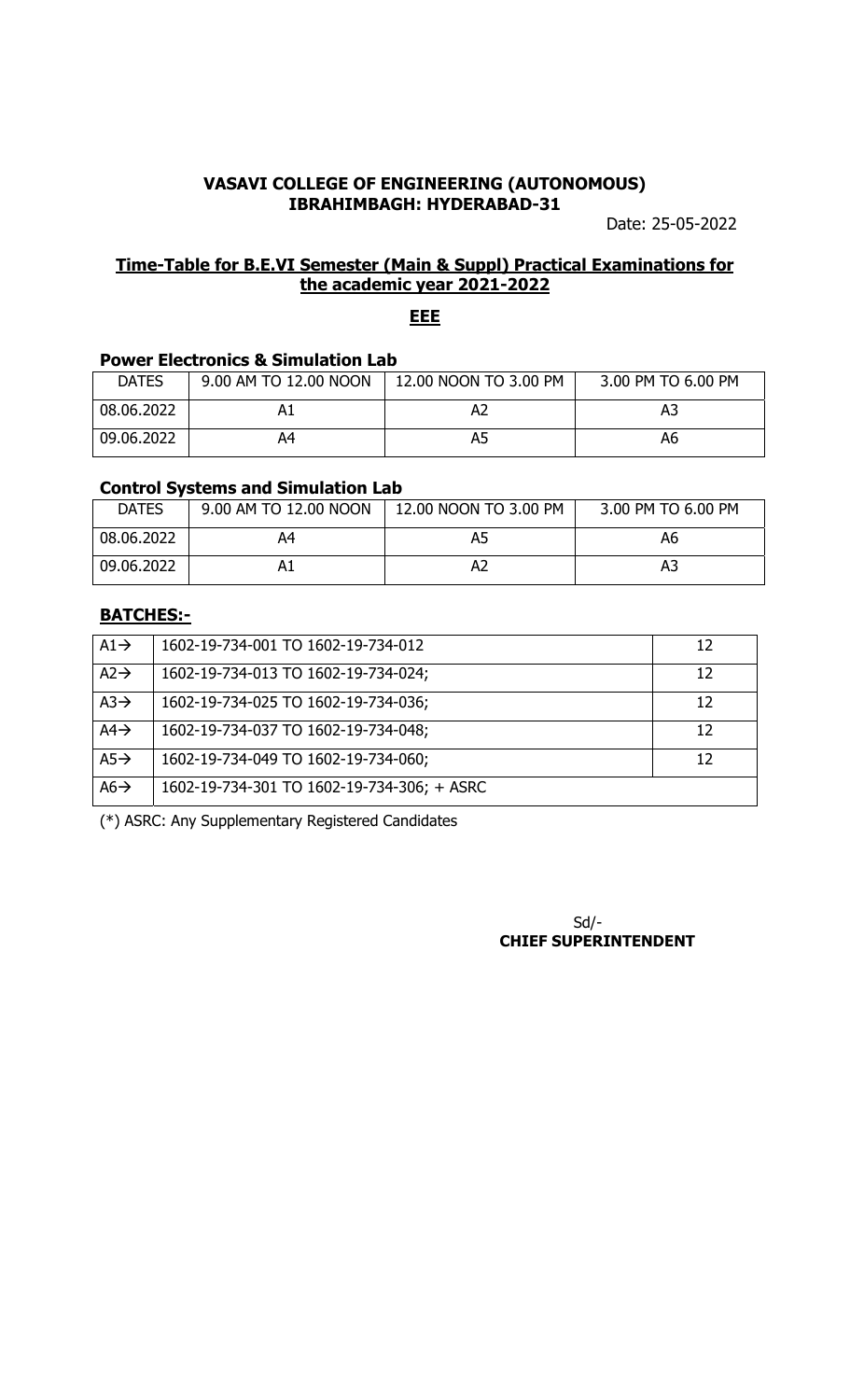Date: 25-05-2022

# **Time-Table for B.E.VI Semester (Main & Suppl) Practical Examinations for the academic year 2021-2022**

### **ECE-A**

### **Microprocessors and Microcontrollers Lab**

| <b>DATES</b> | 9.00 AM TO 12.00 NOON | 12.00 NOON TO 3.00 PM | 3.00 PM TO 6.00 PM |
|--------------|-----------------------|-----------------------|--------------------|
| 10.06.2022   |                       |                       | AЗ                 |
| 11.06.2022   | 44                    | A5                    | Aб                 |

#### **Digital Signal Processing Lab**

| <b>DATES</b> | 9.00 AM TO 12.00 NOON | 12.00 NOON TO 3.00 PM | 3.00 PM TO 6.00 PM |
|--------------|-----------------------|-----------------------|--------------------|
| 13.06.2022   |                       |                       | A3                 |
| 14.06.2022   | А4                    | A5                    | A6                 |

#### **Computer Networks Lab**

| <b>DATES</b> | 9.00 AM TO 12.00 NOON | 12.00 NOON TO 3.00 PM | 3.00 PM TO 6.00 PM |
|--------------|-----------------------|-----------------------|--------------------|
| 08.06.2022   |                       |                       |                    |
| 09.06.2022   | 44                    |                       | Aб                 |

# **BATCHES:-**

| $A1 \rightarrow$ | 1602-19-735-001 TO 1602-19-735-012;             | 12 |
|------------------|-------------------------------------------------|----|
| $A2 \rightarrow$ | 1602-19-735-013 TO 1602-19-735-024;             | 12 |
| $A3\rightarrow$  | 1602-19-735-025 TO 028, 030 TO 1602-19-735-037; | 12 |
| $AA\rightarrow$  | 1602-19-735-038 TO 1602-19-735-049;             | 12 |
| $A5\rightarrow$  | 1602-19-735-050 TO 1602-19-735-060; 301;        | 12 |
| $A6 \rightarrow$ | 1602-19-735-302 TO 1602-19-735-306; + ASRC      |    |

(\*) ASRC: Any Supplementary Registered Candidates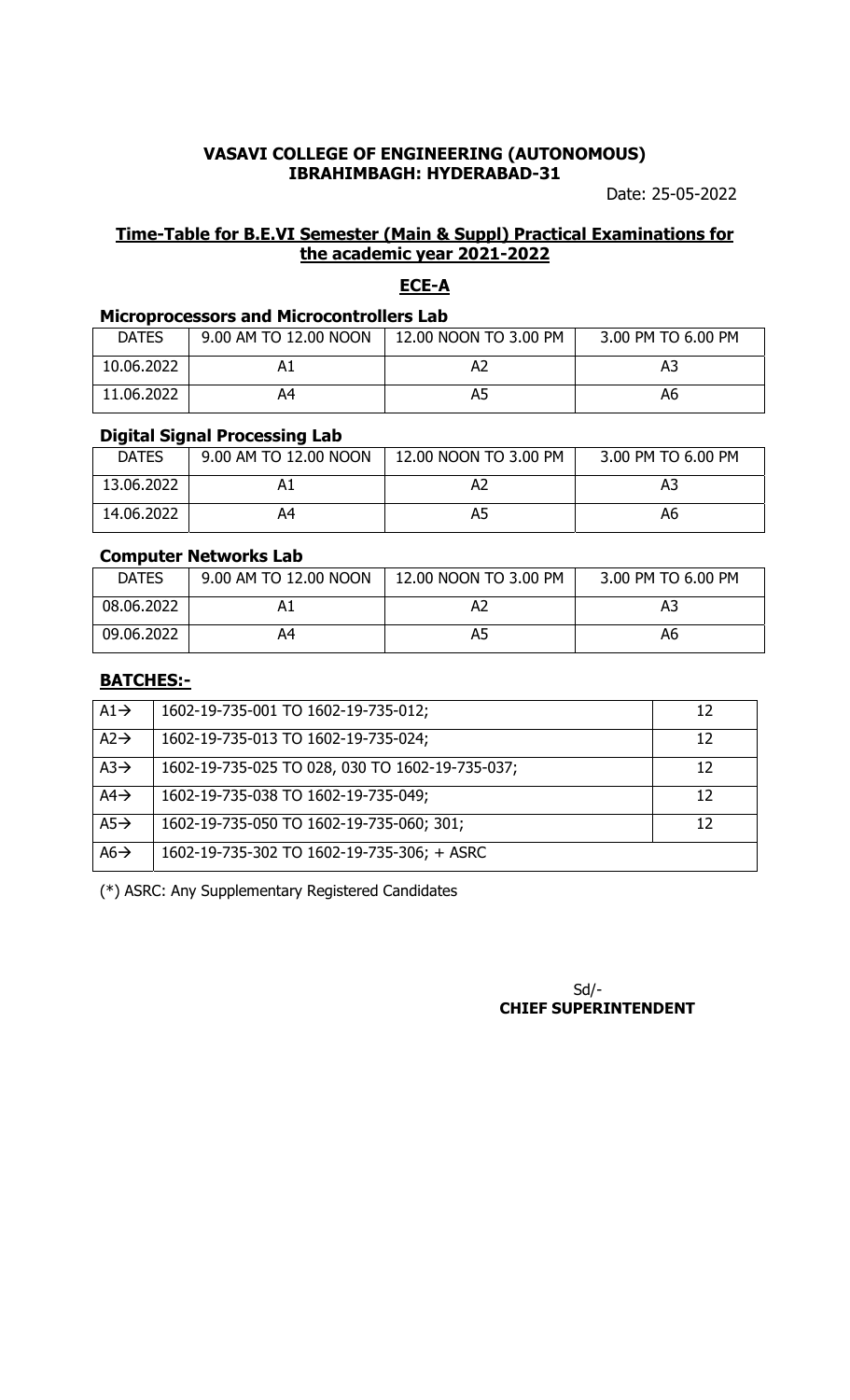Date: 25-05-2022

# **Time-Table for B.E.VI Semester (Main & Suppl) Practical Examinations for the academic year 2021-2022**

### **ECE-B**

#### **Microprocessors and Microcontrollers Lab**

| <b>DATES</b> | 9.00 AM TO 12.00 NOON | 12.00 NOON TO 3.00 PM | 3.00 PM TO 6.00 PM |
|--------------|-----------------------|-----------------------|--------------------|
| 13.06.2022   |                       |                       | B3                 |
| 14.06.2022   | B4                    | B5                    | B <sub>6</sub>     |

### **Digital Signal Processing Lab**

| <b>DATES</b> | 9.00 AM TO 12.00 NOON | 12.00 NOON TO 3.00 PM | 3.00 PM TO 6.00 PM |
|--------------|-----------------------|-----------------------|--------------------|
| 08.06.2022   |                       |                       | B3                 |
| 09.06.2022   | B4                    | Β5                    | B6                 |

#### **Computer Networks Lab**

| <b>DATES</b> | 9.00 AM TO 12.00 NOON | 12.00 NOON TO 3.00 PM | 3.00 PM TO 6.00 PM |
|--------------|-----------------------|-----------------------|--------------------|
| 10.06.2022   |                       |                       | B3                 |
| 11.06.2022   | B4                    | B5                    | B <sub>6</sub>     |

# **BATCHES:-**

| $B1 \rightarrow$ | 1602-19-735-061 TO 1602-19-735-072;        | 12 |
|------------------|--------------------------------------------|----|
| $B2 \rightarrow$ | 1602-19-735-073 TO 1602-19-735-084;        | 12 |
| $B3\rightarrow$  | 1602-19-735-085 TO 1602-19-735-096;        | 12 |
| $B4\rightarrow$  | 1602-19-735-097 TO 1602-19-735-107, 109;   | 12 |
| $B5\rightarrow$  | 1602-19-735-110 TO 1602-19-735-120; 307;   | 12 |
| $B6 \rightarrow$ | 1602-19-735-308 TO 1602-19-735-312; + ASRC |    |

(\*) ASRC: Any Supplementary Registered Candidates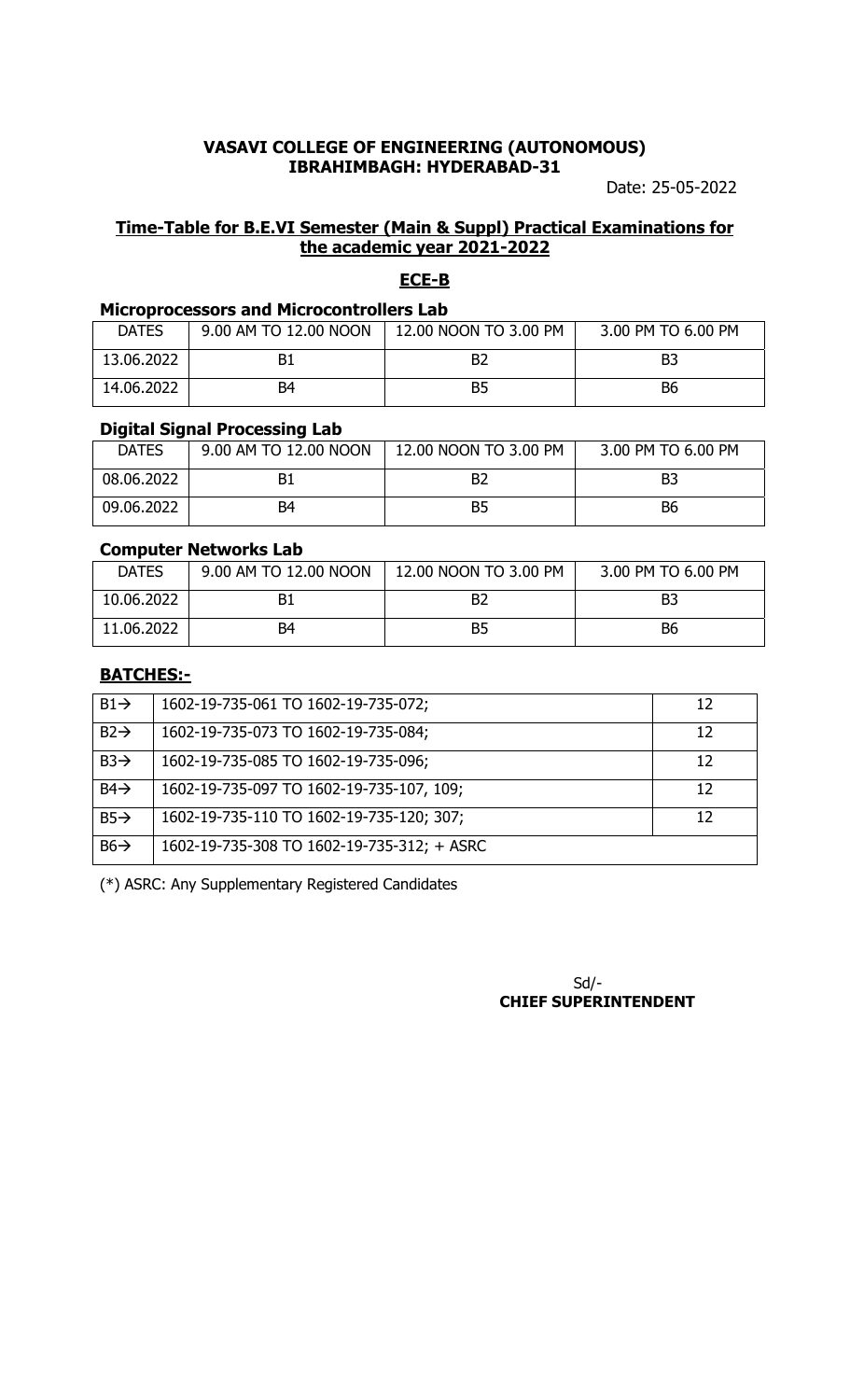Date: 25-05-2022

### **Time-Table for B.E.VI Semester (Main & Suppl) Practical Examinations for the academic year 2021-2022**

### **ECE-C**

### **Microprocessors and Microcontrollers Lab**

| <b>DATES</b> | 9.00 AM TO 12.00 NOON | 12.00 NOON TO 3.00 PM | 3.00 PM TO 6.00 PM |
|--------------|-----------------------|-----------------------|--------------------|
| 08.06.2022   |                       |                       |                    |
| 09.06.2022   |                       |                       | C6                 |

#### **Digital Signal Processing Lab**

| <b>DATES</b> | 9.00 AM TO 12.00 NOON | 12.00 NOON TO 3.00 PM | 3.00 PM TO 6.00 PM |
|--------------|-----------------------|-----------------------|--------------------|
| 10.06.2022   |                       |                       |                    |
| 11.06.2022   | `4                    |                       | C6                 |

### **Computer Networks Lab**

| <b>DATES</b> | 9.00 AM TO 12.00 NOON | 12.00 NOON TO 3.00 PM | 3.00 PM TO 6.00 PM |
|--------------|-----------------------|-----------------------|--------------------|
| 13.06.2022   |                       |                       |                    |
| 14.06.2022   |                       |                       | C6                 |

### **BATCHES:-**

| $C1 \rightarrow$ | 1602-19-735-121 TO 1602-19-735-132;        | 12 |
|------------------|--------------------------------------------|----|
| $C2 \rightarrow$ | 1602-19-735-133 TO 1602-19-735-144;        | 12 |
| $C3 \rightarrow$ | 1602-19-735-145 TO 1602-19-735-156;        | 12 |
| $C4\rightarrow$  | 1602-19-735-158 TO 1602-19-735-169;        | 12 |
| $C5\rightarrow$  | 1602-19-735-170 TO 1602-19-735-180; 313;   | 12 |
| $C6 \rightarrow$ | 1602-19-735-314 TO 1602-19-735-318; + ASRC |    |

(\*) ASRC: Any Supplementary Registered Candidates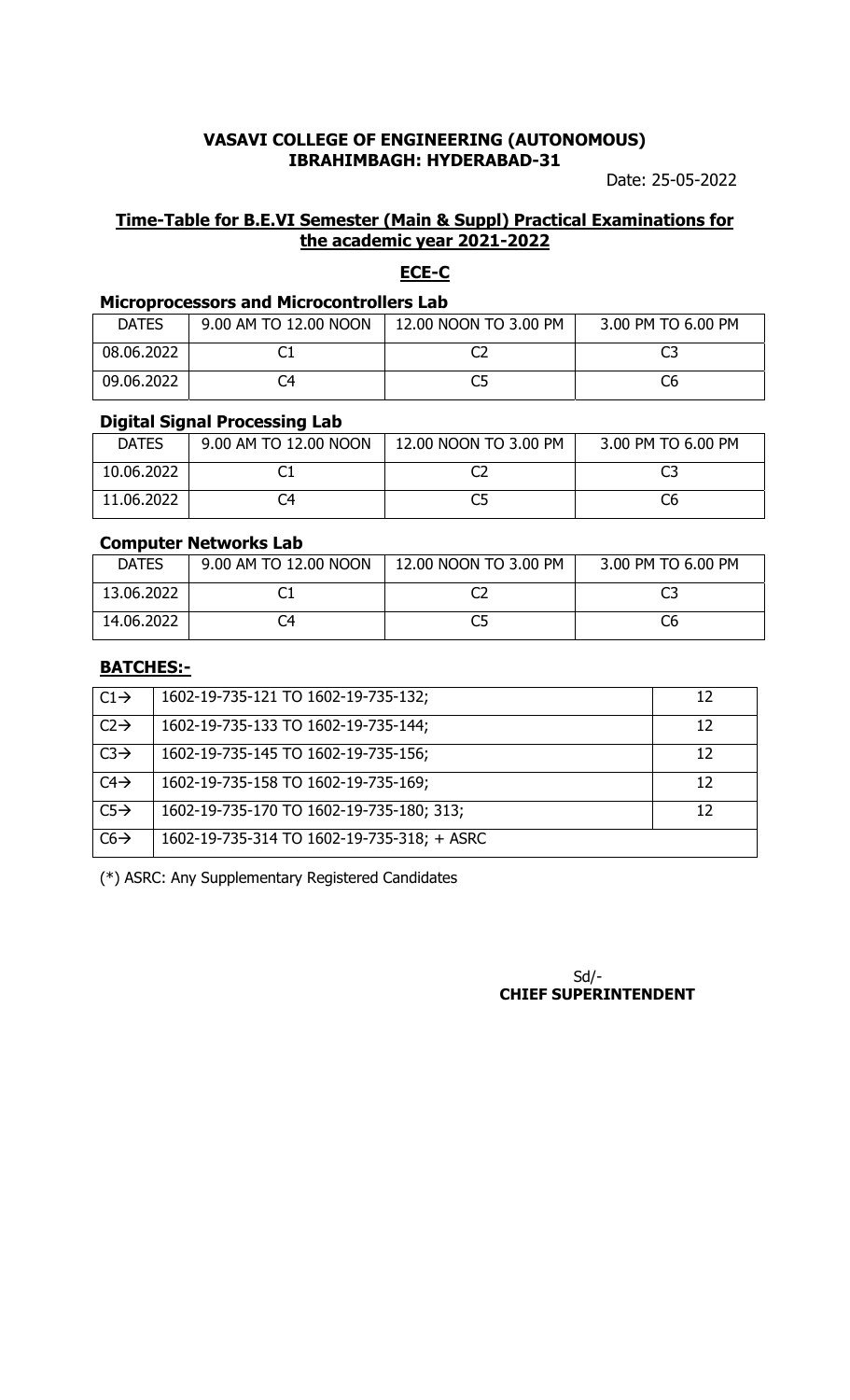Date: 25-05-2022

### **Time-Table for B.E.VI Semester (Main & Suppl) Practical Examinations for the academic year 2021-2022.**

# **MECH-A**

#### **CAD/CAM Lab**

| <b>DATES</b> | 9.40 AM TO 12.40 PM | 1.00 PM TO 4.00 PM |
|--------------|---------------------|--------------------|
| 10.06.2022   |                     | A2                 |
| 11.06.2022   | A۵                  | A4                 |

### **Machine Tools Lab**

| <b>DATES</b> | 9.40 AM TO 12.40 PM | 1.00 PM TO 4.00 PM |
|--------------|---------------------|--------------------|
| 10.06.2022   | A3                  | A4                 |
| 11.06.2022   | Al                  | . Az               |

#### **BATCHES:**-

| $A1 \rightarrow$ | 1602-19-736-001 TO 1602-19-736-016;                    | 16 |
|------------------|--------------------------------------------------------|----|
| $A2 \rightarrow$ | 1602-19-736-017 TO 020, 022 TO 1602-19-736-033;        | 16 |
| $A3\rightarrow$  | 1602-19-736-034 TO 1602-19-736-049;                    | 16 |
| $AA\rightarrow$  | 1602-19-736-050 TO 1602-19-736-056, 301 TO 315; + ASRC |    |

(\*) ASRC: Any Supplementary Registered Candidates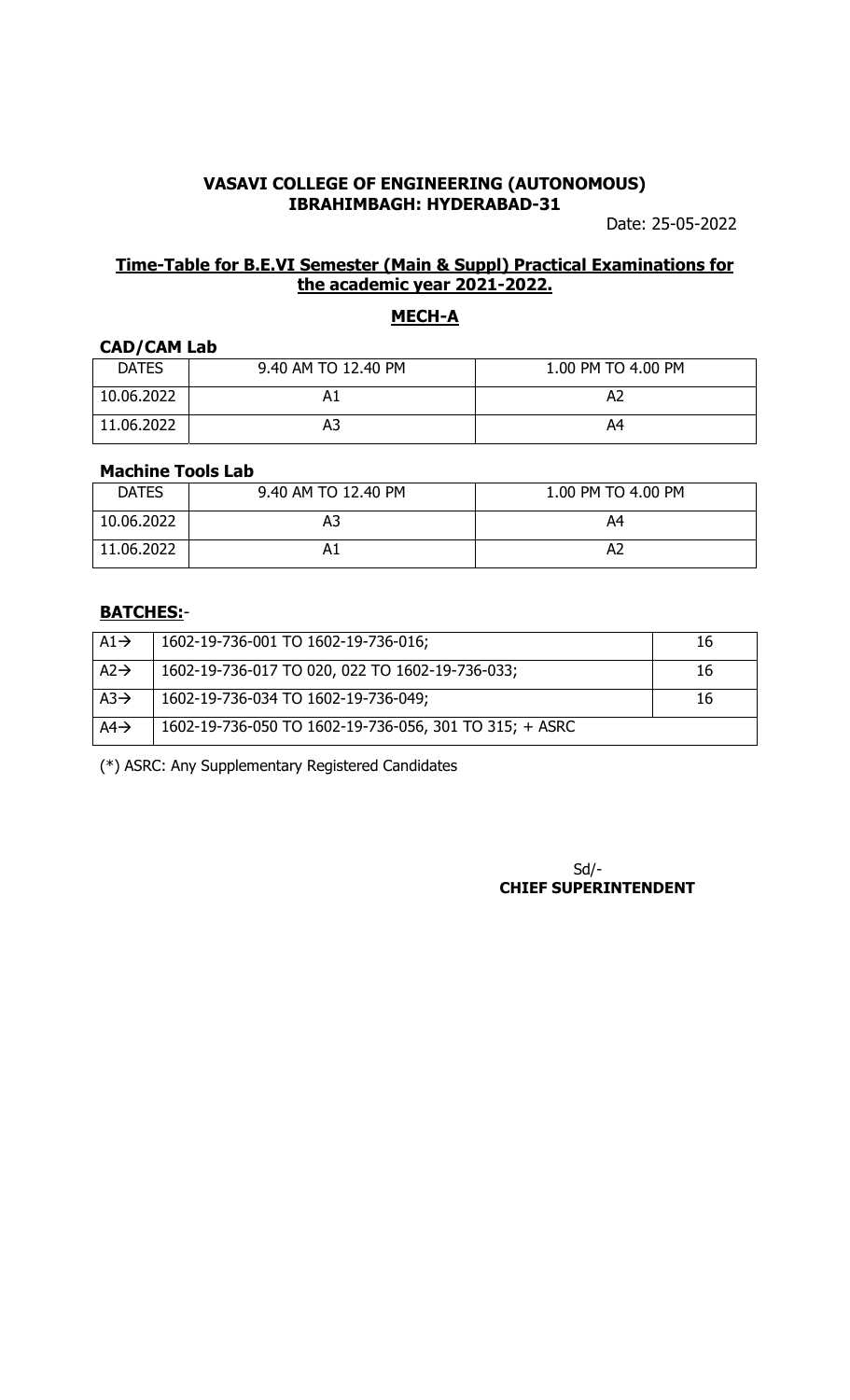Date: 25-05-2022

### **Time-Table for B.E.VI Semester (Main & Suppl) Practical Examinations for the academic year 2021-2022**

# **MECH-B**

#### **CAD/CAM Lab**

| <b>DATES</b> | 9.40 AM TO 12.40 PM | 1.00 PM TO 4.00 PM |
|--------------|---------------------|--------------------|
| 08.06.2022   |                     | B <sub>2</sub>     |
| 09.06.2022   |                     | B4                 |

### **Machine Tools Lab**

| <b>DATES</b> | 9.40 AM TO 12.40 PM | 1.00 PM TO 4.00 PM |
|--------------|---------------------|--------------------|
| 08.06.2022   | B <sub>3</sub>      | B4                 |
| 09.06.2022   | <b>B1</b>           | B <sub>2</sub>     |

#### **BATCHES:**-

| $B1\rightarrow$  | 1602-19-736-057 TO 1602-19-736-073;                                          |  |
|------------------|------------------------------------------------------------------------------|--|
| $B2 \rightarrow$ | 1602-19-736-074 TO 1602-19-736-090;                                          |  |
| $B3\rightarrow$  | 1602-19-736-091 TO 1602-19-736-107;                                          |  |
| $B4 \rightarrow$ | 1602-19-736-108 TO 1602-19-736-114, 18-736-088, 099; 19-736-307 TO 312+ ASRC |  |

(\*) ASRC: Any Supplementary Registered Candidates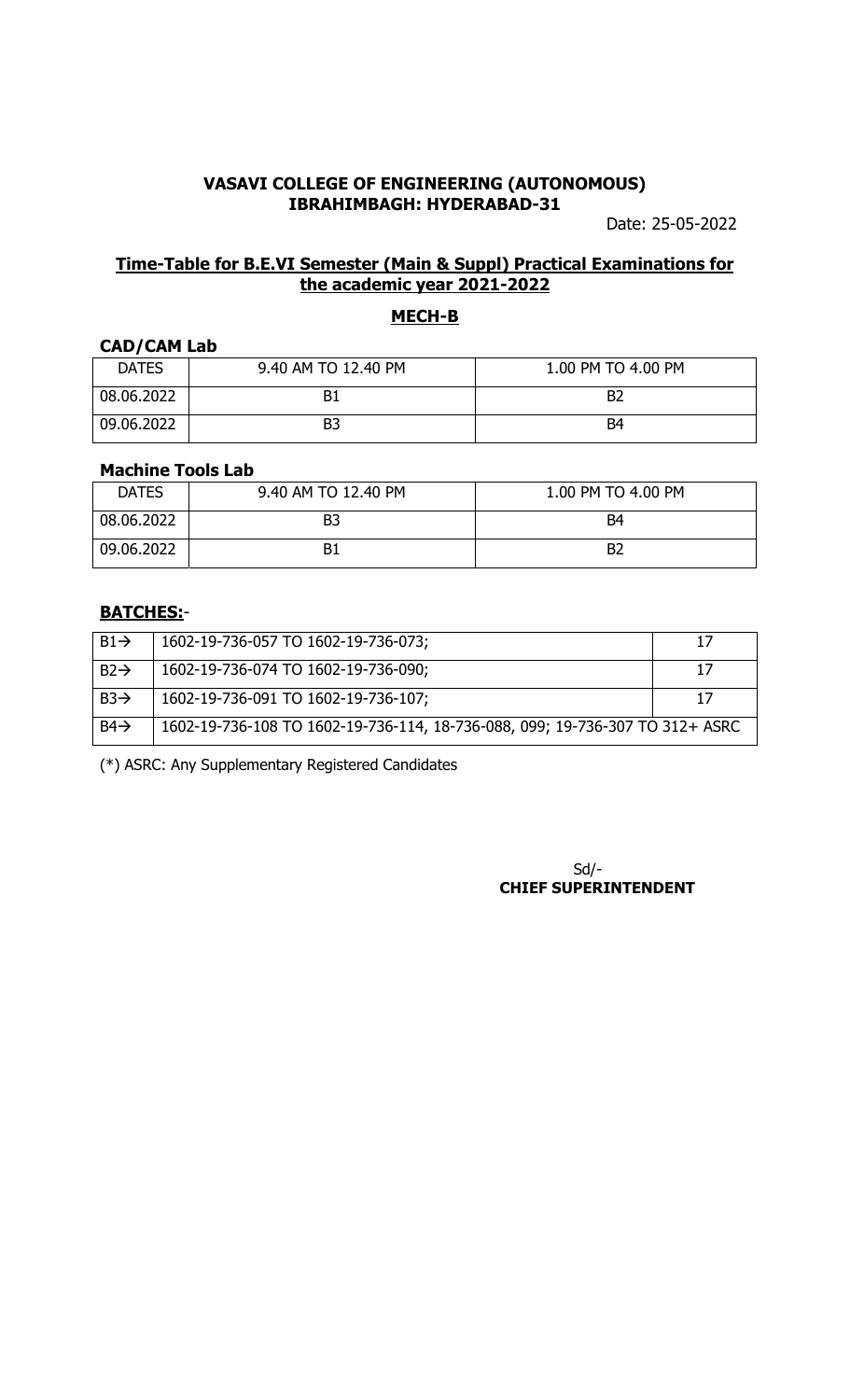Date: 25-05-2022

### **Time-Table for B.E.VI Semester (Main & Suppl) Practical Examinations for the academic year 2021-2022**

#### **I.T-A**

#### **Artificial Intelligence & Machine Learning Lab**

| <b>DATES</b> | 9.40 AM TO 12.40 PM | 1.20 PM TO 4.20 PM |
|--------------|---------------------|--------------------|
| 08.06.2022   |                     | Az.                |

#### **Embedded Systems & IOT Lab**

| <b>DATES</b> | 9.40 AM TO 12.40 PM | 1.20 PM TO 4.20 PM |
|--------------|---------------------|--------------------|
| 10.06.2022   |                     |                    |

### **Web Technologies Lab**

| DATES      | 9.40 AM TO 12.40 PM | 1.20 PM TO 4.20 PM |
|------------|---------------------|--------------------|
| 09.06.2022 |                     |                    |

# **BATCHES:-**

| A1 $\rightarrow$ | $1602 - 19 - 737 - 001$ , 003 TO 021, 023 TO 1602-19-737-035; |  |
|------------------|---------------------------------------------------------------|--|
| $A2 \rightarrow$ | 1602-19-737-036 TO 1602-19-737-061, 183, 301 TO 306; +ASRC    |  |

(\*) ASRC: Any Supplementary Registered Candidates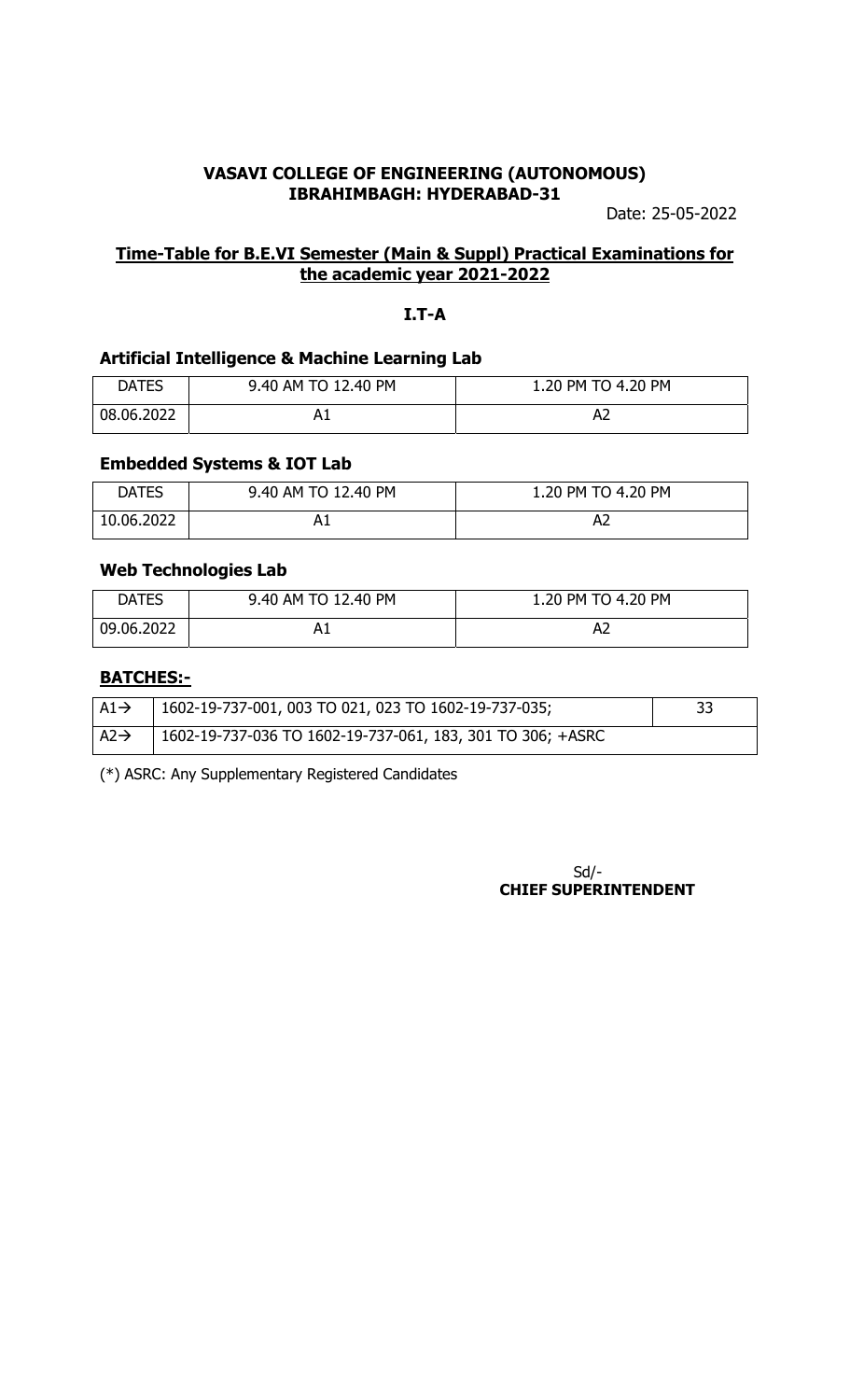Date: 25-05-2022

### **Time-Table for B.E.VI Semester (Main & Suppl) Practical Examinations for the academic year 2021-2022**

### **I.T-B**

### **Artificial Intelligence & Machine Learning Lab**

| <b>DATES</b> | 9.40 AM TO 12.40 PM | 1.20 PM TO 4.20 PM |
|--------------|---------------------|--------------------|
| 10.06.2022   |                     | DZ                 |

### **Embedded Systems & IOT Lab**

| <b>DATES</b> | 9.40 AM TO 12.40 PM | 1.20 PM TO 4.20 PM |
|--------------|---------------------|--------------------|
| 09.06.2022   |                     | B2                 |

#### **Web Technologies Lab**

| <b>DATES</b> | 9.40 AM TO 12.40 PM | 1.20 PM TO 4.20 PM |
|--------------|---------------------|--------------------|
| 08.06.2022   |                     | רם                 |

### **BATCHES:-**

| $B1 \rightarrow$ | 1602-19-737-062 TO 070, 072 TO 084, 086 TO 1602-19-737-096                   | 33 |
|------------------|------------------------------------------------------------------------------|----|
| $B2 \rightarrow$ | 1602-19-737-097 TO 101, 103 TO 122, 184, 18-737-085; 19-737-307 TO 312 +ASRC |    |

(\*) ASRC: Any Supplementary Registered Candidates